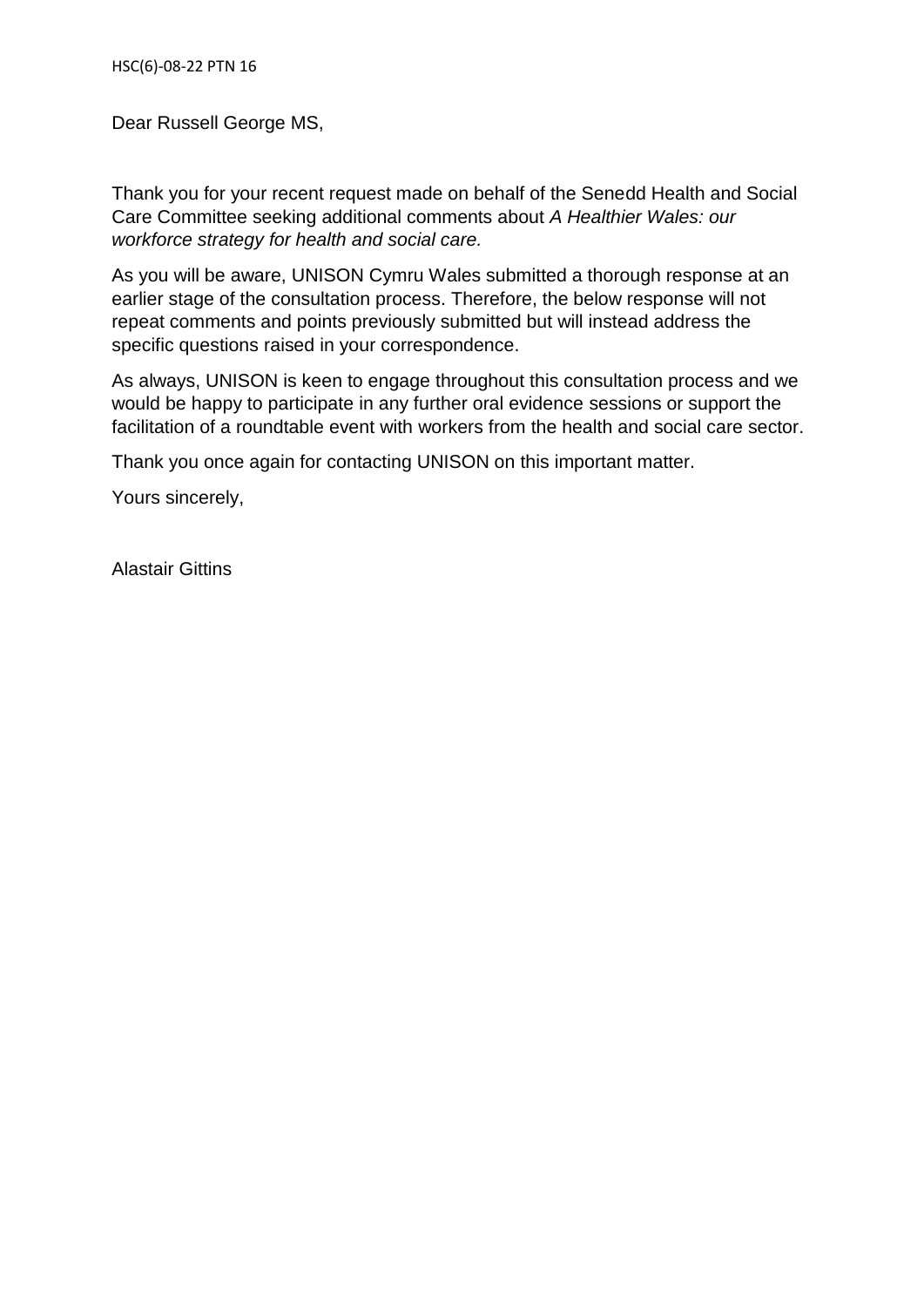## UNISON Cymru/Wales response: A Healthier Wales – A Workforce Strategy for Health and Social Care

UNISON House, Custom House St, Cardiff, CF10 1AP

Alastair Gittins: UNISON Information Development Organiser

## 1. How effectively does A healthier Wales: our workforce strategy for health and social care address staff wellbeing?

1.1 UNISON Cymru Wales has submitted a thorough response to the strategy at an earlier stage of the consultation process and we guide members of the Senedd Health and Social Care Committee to the response for a full answer to the question posed above.

1.2 In terms of additional commentary to that already submitted, UNISON is broadly supportive of the strategy, however, the key element to a healthier workforce will be in the implementation of the strategy.

1.3 It is UNISON's view that the only genuine way to achieve the ambitions set out in the strategy is to ensure partnership working and employer engagement with trade unions across the board. Sadly, this is far from being realised – particularly in privatised elements of the social care sector there are too many examples of hostile employers and a lack of recognition of trade unions.

1.4 Trade unions are not and should not be viewed as separate entities – trade unions are the workers, and the worker voice must not be ignored.

2. What are your views on current approaches to assessing staff well-being? Are surveys as a standalone tool sufficient to provide an accurate picture of the wellbeing of the health and social care workforce? Are there other measures that you believe should be adopted?

2.1 UNISON disagrees that surveys alone are insufficient as a standalone too to provide an accurate picture of the wellbeing of the health and social care workforce. Whilst surveys can be useful, they should not be the only measure used to assess wellbeing.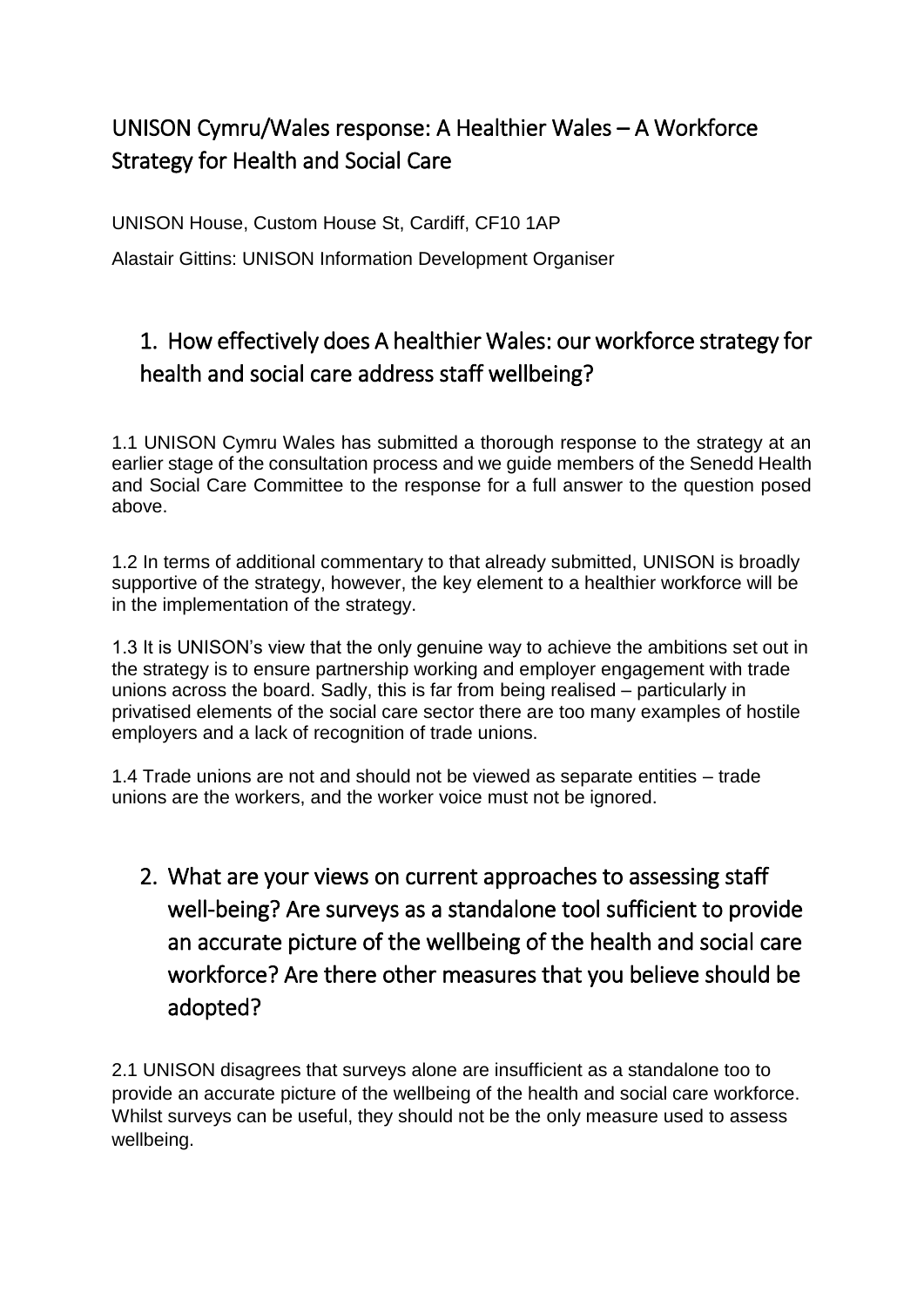2.2 Worker wellbeing goes beyond how an individual worker feels on any given day. Worker wellbeing includes, but is not limited to, good work, the values and principles of the employer, health, collective and social issues, personal growth, physical activity, financial wellbeing.

2.3 with each of these themes of wellbeing, there will be various measures that can be utilised to build a more holistic assessment of wellbeing across the health and social care workforce.

2.4 Taking the theme of health – this can relate to physical health, physical safety, and mental health. Assessment might include the levels of sickness within the workplace, the regularity of health safety assessments, the workplace policies in place, ability to access employee assistance programmes, referrals to occupational health, and many other examples. All this measures, and more, can help assess the overall wellbeing of the workforce.

2.5 Good work can be reviewed using various means including through the consideration of the work environment, the line management, the workplace policies available, change management processes, work demands, pay and reward, and autonomy. Access to a trade union is a major factor in determining good work – a unionised workplace is an indicator of the value the employer places on their employee's wellbeing. Good employers have nothing to fear in terms of allowing their workers to access trade unions and they clearly recognise the value of a strong worker voice. The benefits of unionised workplaces are well researched and includes staff wellbeing.

2.6 Values and principles can include the inclusion and diversity of an organisation and the ethical standards of that organisation. An audit of the diversity of an organisation can indicate the inclusivity of that organisation – an important feature of worker wellbeing.

2.7 The employee voice is integral to a healthy workplace – a unionised workplace is key, but in additional there must be genuine dialogue between employers and employees which should be supported by robust workplace policies. Involving worker in decision making is an essential part of developing strong and positive relationships and can support wellbeing in the workplace. An audit of current employer practices and policies will contribute to the broader picture of wellbeing.

2.8 Workers must have scope and opportunity for personal growth in the workplace. This may be through career development opportunities or lifelong learning. An absence of career development opportunities and lifelong learning demonstrates a lack of focus on wellbeing.

2.9 Financial wellbeing is integral to overall wellbeing. All workers deserve fair pay and just reward for their work, as well as fair work policies, retirement planning services, and employee financial support. Overall wellbeing can't be maintained without fair pay.

2.10 Other measures that can be used to monitor worker wellbeing include staff turnover, data around sickness absence, data on referral rates to occupational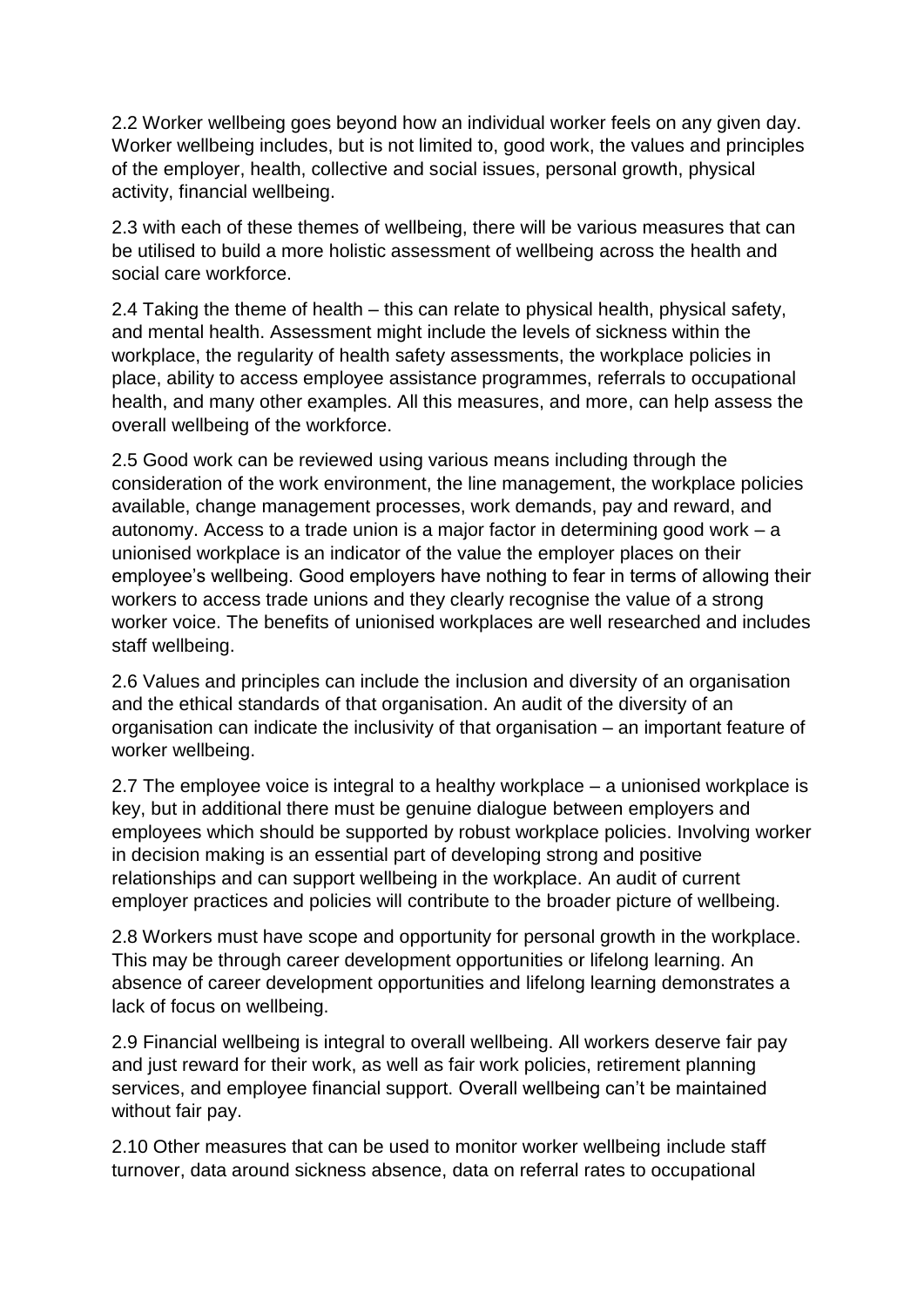health, the number of staff who have flexible working arrangements, whether there is a wellbeing strategy.

2.11 As identified, one tool alone cannot properly assess the wellbeing of a workforce and numerous measures and tools should be employed to gain a holistic perspective of workforce wellbeing.

## 3. In your view, are the partnership forums referred to above by HEIW operating effectively?

3.1 UNISON agrees the NHS Wales partnership forum is broadly effective. This forum has been long established and well-practiced but can be slow. The forum is a good policy making tool, but the operational implementation of the policies can be complex, and it is difficult to assess how well connected the forum is at health board level.

3.2 In some ways the social care fair work forum can be considered successful. Social care stakeholders have been brought together and found common interests. There is definite potential for the delivery of fair work in the social care sector.

3.3 However, the forum lacks transparency in terms of decision making and driving the work forward. Much of the decision-making appears to occur within an inter-Ministerial group, with little detail of who sits on this group and how it operates.

3.4 Furthermore, whilst the forum may be able to unite around issues such as the payment of the real living wage across the sector, there is no clarity on how this will be taken forward including scarce detail on how it will be funded.

3.5 Whilst the initial remit of the forum was to consider wider possibilities around fair work and collective bargaining, the forum has become consumed by trying to deliver the real living wage. Whilst UNISON welcomes the real living wage for care workers, we are clear it is only a starting block for fair pay in the sector and this alone will not resolve the issues across the sector and will not ensure worker wellbeing. Despite these caveats, the forum seems unable to move past this issue and since April, the forum has only actively pursued a task and finish group on pay and no other factor has been considered.

3.6 For clarity, UNISON is supportive of social partnership working and we believe there is enormous potential for the social care fair work forum, but the problems identified above need to be addressed.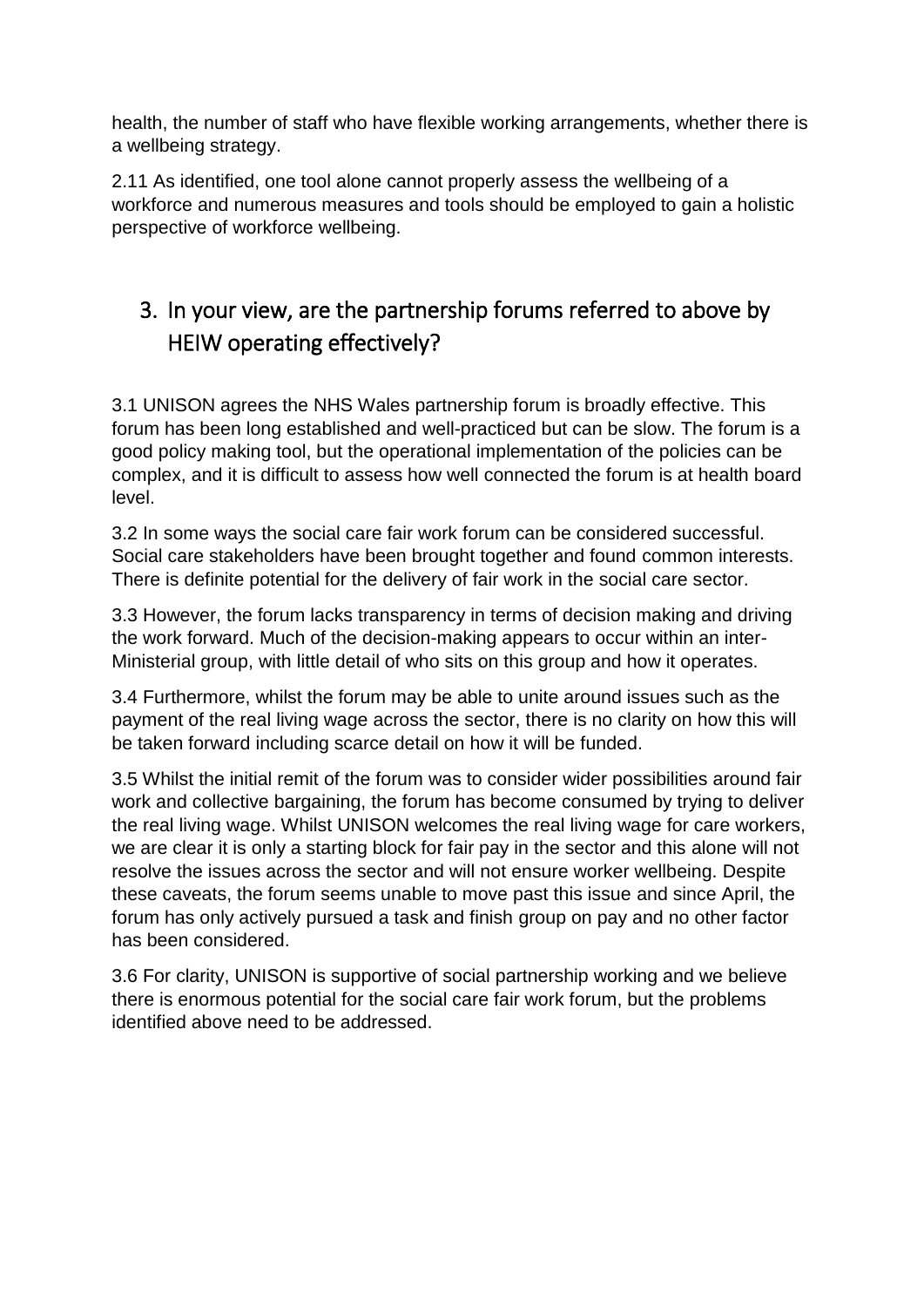4. To what extent is there sufficient staff capacity to ensure that workloads are manageable and that staff are able to take breaks, annual leave, access wellbeing support and undertake training and professional development? Is the picture improving or deteriorating, and do staff feel they are sufficiently supported in this respect by their organisations' leadership and management?

4.1 It is well documented that NHS and social care staff alike are under enormous, sustained, unacceptable pressures. There is not sufficient staff capacity, it is more common for health workers to miss their breaks rather than be able to take them, there are long-term staff vacancies across both the health and social care sector.

4.2 Many workers are struggling to find the time to take their annual leave without detrimentally impacting the rest of their team. Only this week (w/c13 Dec 2021) we have heard from the Health Minister that health workers will be asked to cancel annual leave to support the rollout of the vaccine booster programme. This comes in addition to the relentless pressure health workers have experienced since the start of the pandemic.

4.3 Waiting list pressures continue to grow and health workers are now faced with another gruelling winter ahead with a new unknown COVID variant on top of the usual winter pressures experienced in the sectors.

4.4 UNISON believes the situation is deteriorating with many experienced members of the workforce retiring early and acquiring work outside of the sectors because of the ongoing pressures.

4.5 Whilst the pandemic initially ignited a desire for some to work in the health and social care sector as a part of the effort against the virus, this does not appear to have translated on the ground – which is demonstrated by the ongoing long-term vacancies.

4.6 Under such sustained pressures, it is extremely hard to support workers properly in the workplace.

4.7 It is difficult to full appreciate the magnitude of the problems experienced by health and social care workers and we would urge the committee to seek oral evidence from key workers to gain a fuller understanding of the issues. UNISON can help facilitate this work.